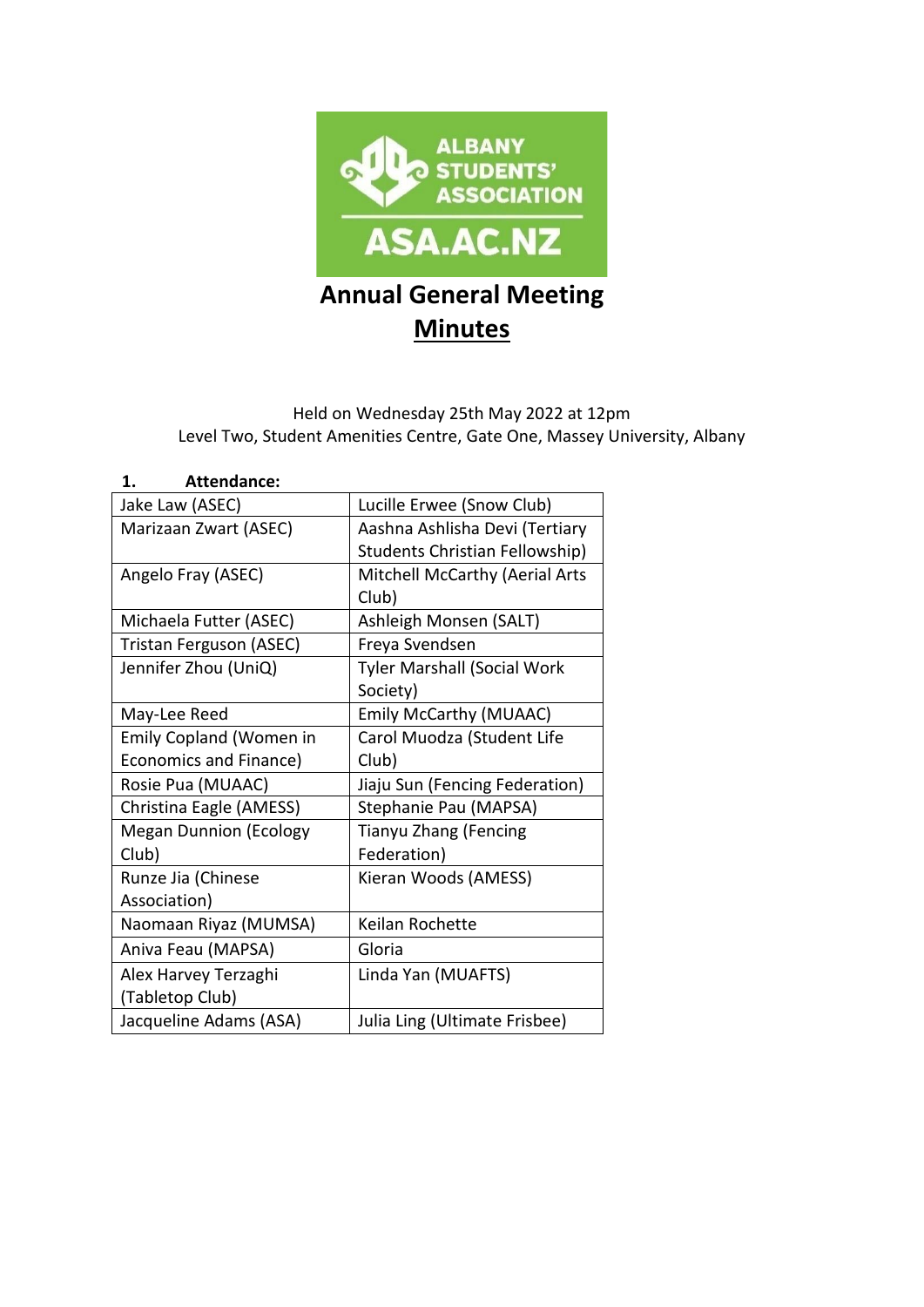# **2. Apologies:**

Bethany Enright – MUA Surf Club Ben Austin – ASA President 2021

# **Motion AGM 01/2022**

"That the apologies for the Annual General Meeting held on Wednesday  $19<sup>th</sup>$  May 2021 be accepted."

> **Moved**: Chair **Seconded**: Marizaan (ASEC) **Carried:** Majority

# **3. Minutes of Special General Meeting held 29th September 2021**

## **Motion AGM 02/2022**

"That the Minutes of the Special General Meeting held **29th September 2021** be accepted as true and accurate record."

> **Moved:** Chair **Seconded:** Jennifer (UniQ) **Carried:** Majority

## **4. Matters Arising**

## **5. Financial Business**

**5.1 Acceptance of the 2021 Financial Statements and Annual Report**

The ASA Annual report for 2021 is available on the ASA's Official Documents page.

## **Motion AGM 03/2022:**

"That the performance and financial statements for the Albany Students' Association Inc. for the year ending December 2021 be accepted as a true and accurate record."

> **Moved**: Chair **Seconded**: Tristan (ASEC) **Carried:** Majority

## **5.2 Ratification of updated 2022 budget**

# **Motion AGM 04/2022:**

"That the updated budget for Albany Students' Association for 2022 be accepted." **Moved:** Chair **Seconded:** Marizaan (ASEC) **Carried:** Majority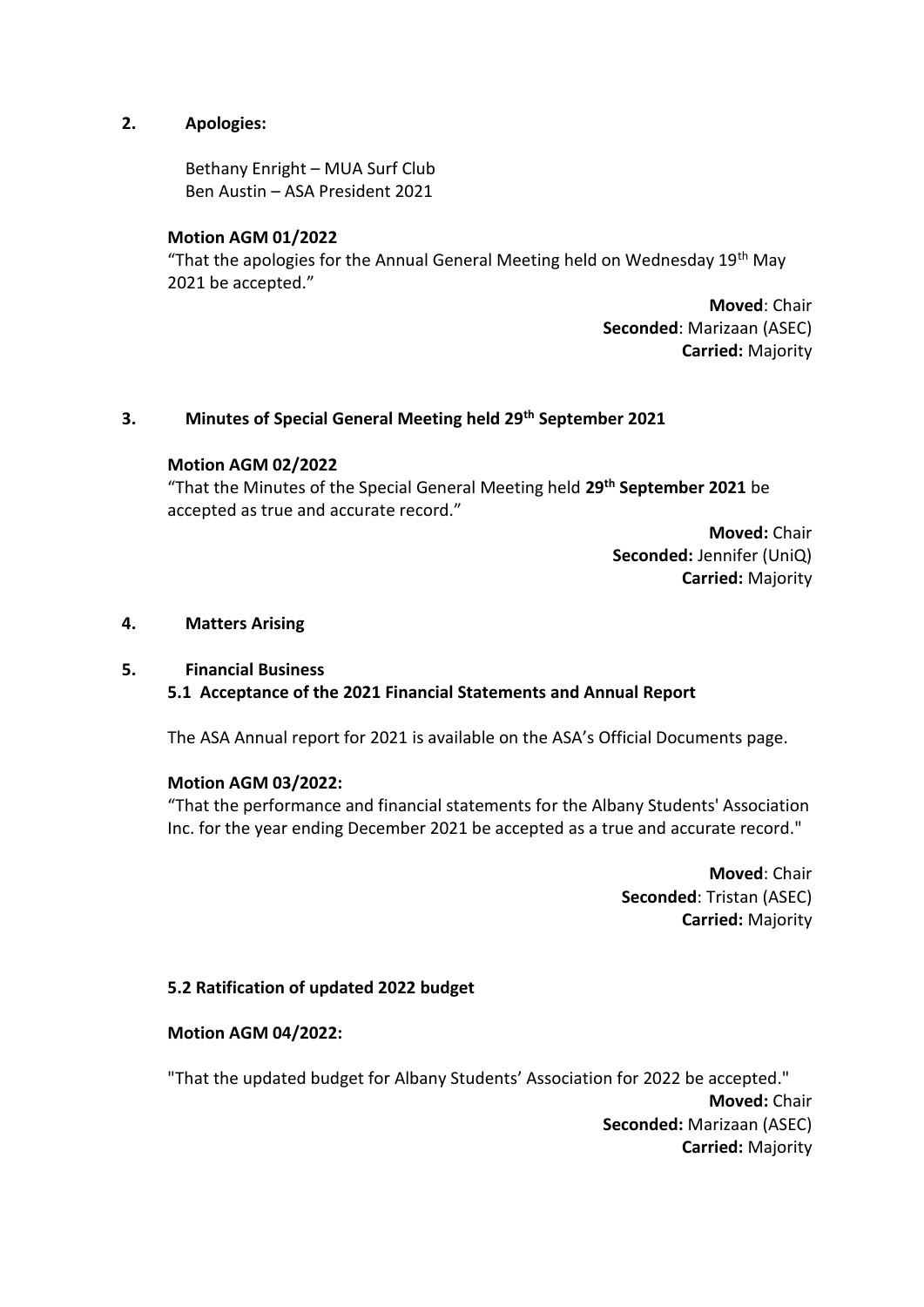# **5.3 Appointment of Auditor for 2022**

# **Motion AGM 05/2022**

"THAT William Buck Ltd is ratified as the auditors of the Albany Students' Association Inc. 2022 financial statements."

> **Moved:** Chair **Seconded:** Tristan (ASEC) **Carried:** Majority

# **6. Legal Matters Motion AGM 06/2022:**

"THAT Codymo Lawyers be ratified as the legal advisors of the Albany Students' Association Inc. for 2022"

> **Moved**: Chair **Seconded**: Aniva (MAPSA) **Carried:** Majority

#### 7. **Honoraria Increase**

## **Motion AGM 07/2022:**

## **This motion has been put forward by the ASA general manager.**

"That to provide parity of honoraria for ASA Executive inline with that paid by the other MUSAF student associations, and to provide cover for the un-filled role, the 2022 Executive honoraria payments be updated as below:

|           | • Caretaker Co-Presidency                                         | \$5,481  |
|-----------|-------------------------------------------------------------------|----------|
|           | • President (Post by-election)                                    | \$23,000 |
|           | • Vice President (Full term)                                      | \$14,200 |
|           | • Welfare Officer (Full term)                                     | \$7,000  |
|           | • Education Officer (Post by-election)                            | \$5,400  |
| $\bullet$ | Engagement Officer (Post by-election including additional duties) | \$7,400" |

**Moved**: Chair **Seconded**: Kieran (AMESS) **Carried:** Majority